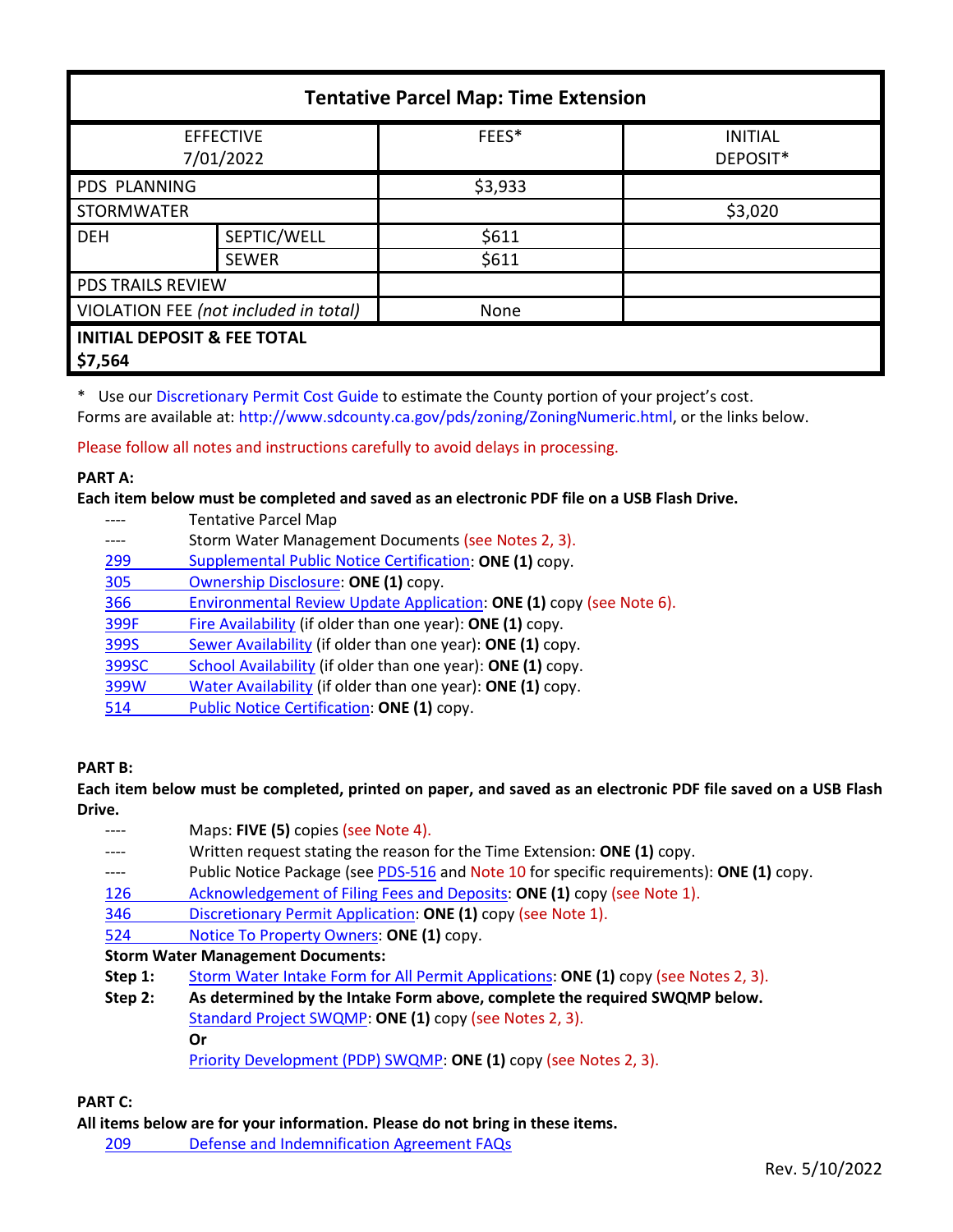| 246<br>Checklist of Filing Requirements for Tentative Parcel Maps, Revised Maps and Time Extensions |  |
|-----------------------------------------------------------------------------------------------------|--|
|-----------------------------------------------------------------------------------------------------|--|

[298 Supplemental Public Notice Procedure](http://www.sdcounty.ca.gov/pds/zoning/formfields/PDS-PLN-298.pdf)

[515 Public Notice Procedure](http://www.sdcounty.ca.gov/pds/zoning/formfields/PDS-PLN-515.pdf) 

[516 Public Notice Applicant's Guide](http://www.sdcounty.ca.gov/pds/zoning/formfields/PDS-PLN-516.pdf) 

[906 Signature Requirements](http://www.sdcounty.ca.gov/pds/zoning/formfields/PDS-PLN-906.pdf) 

### **NOTES:**

### 1. **IMPORTANT:**

A Registered Property Owner **MUST SUBMIT** a **Signed Letter of Authorization** for an Agent if; An Authorized Agent signs the PDS-346 form and is not the registered owner of the parcel. Or, the parcel is owned by two or more registered owners.

Or, not all of the registered owners are signing the PDS-346 form.

Or, the Authorized Agent is not the Financially Responsible Party.

Or, the parcel is owned by a Corporation.

## **ADDITIONALLY:**

Financially Responsible Party **MUST SIGN** form PDS-126. Financially Responsible Party **INFORMATION MUST MATCH EXACTLY** on form PDS-126 Authorized Agent **may sign** form PDS-346 **ONLY IF ATTACHED** to a **Signed Letter of Authorization.** 

- 2. Save each complete Study, Report, Plot Plan, Map, etc., as an electronic PDF file onto ONE (1) USB Flash Drive. Provide only ONE (1) USB Flash Drive. Submit only the requested files. Files CANNOT have any security restrictions or passwords. Please name each PDF file on the USB Flash Drive based on the "Title or Type" of document being submitted (examples: Plot Plan, Resource Protection Study, Grading Plan). Please note: the USB Flash Drive will not be returned.
- 3. The Storm Water Intake Form determines whether a project requires a Standard SWQMP or Priority Development Project (PDP) SWQMP. These forms and documents must be submitted on paper and as PDF files on the USB Flash Drive and have all required signatures.
- 4. Maps are to be stapled together in sets and folded to 8½" x 11" with the lower right-hand corner exposed.
- 5. If the parcel is on septic sanitation system and/or well system, then Health Department (DEH) certification is required.
- 6. Please carefully review the [Tentative Parcel Map Applicant's Guide \(PDS-249A\).](http://www.sdcounty.ca.gov/pds/zoning/formfields/PDS-PLN-249A.pdf) The section on page two, titled "Environmental Documents", provides specific information on meeting the requirements for the submittal of your application.
- 7. Project goes to local Community Planning Group and/or Design Review Board for recommendation.
- 8. If project is a violation, plans must have Code Compliance Officer's stamp before accepting the application.
- 9. Your application package must be complete when you bring it in for submittal. The submittal process begins at the main "Check-In" counter on the first floor.
- 10. Notice of the application shall be given to all property owners within 500' (feet) from the applicant's property and a minimum of 20 different owners. For example, if 20 different property owners cannot be found within a 500' radius, the notice area shall be expanded until 20 property owners are available for notification. See table on the next page for more details.